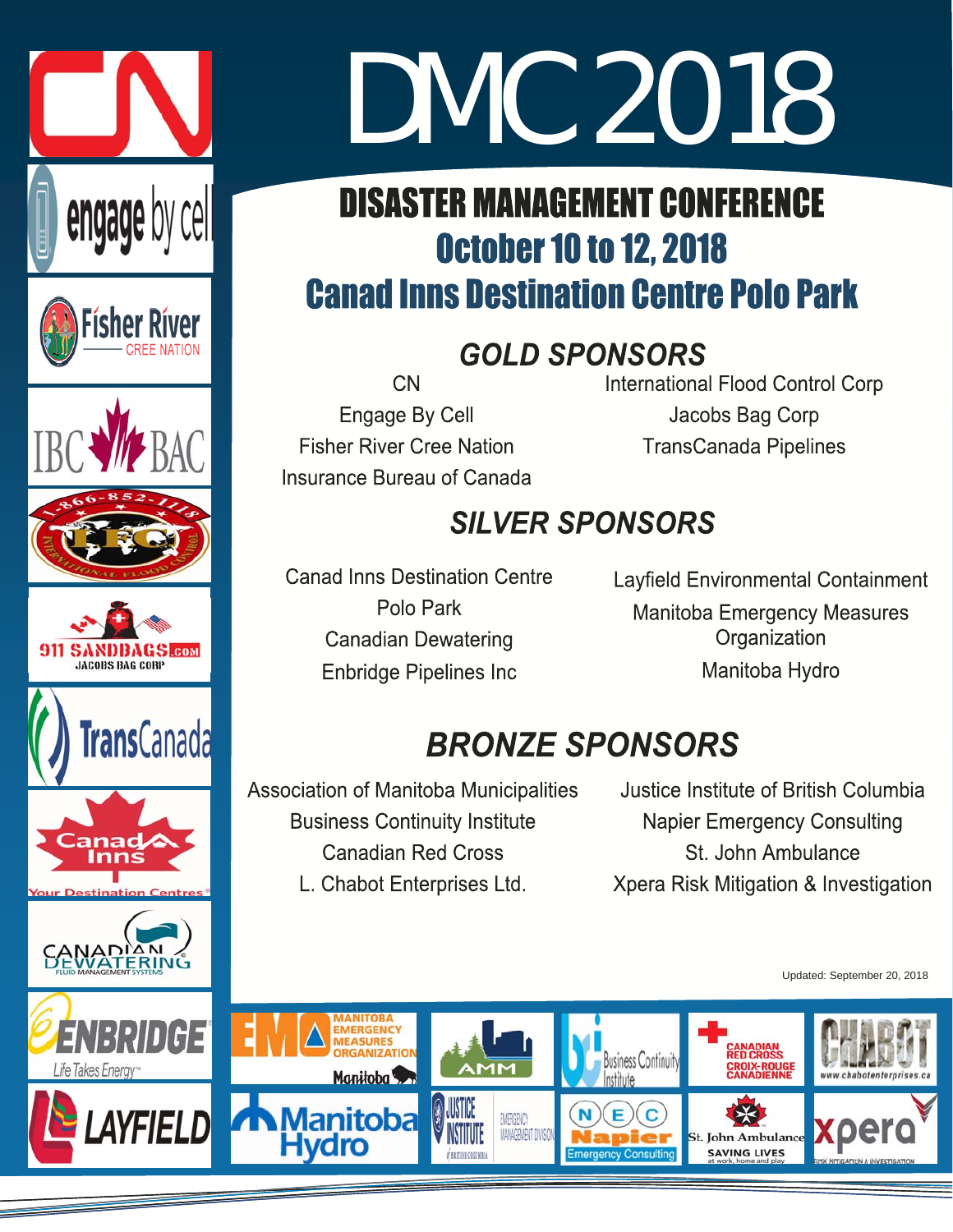# **Disaster Management Conference 2018 October 10 to 12, 2018**

Canad Inns Destination Centre Polo Park

1405 St. Matthews Avenue, Winnipeg, Manitoba

### *Statement of Purpose*

<u>e de la compa</u>

To further increase the level of emergency preparedness in Manitoba and promote the principles of disaster management planning and public awareness by:

- Sharing experiences
- Showcasing technologies
- Providing information, tools and solutions to problems
- Creating network opportunities

# *The Disaster Management Conference offers*

- Access to 6 plenary speakers, 8 concurrent breakout sessions, and 4 concurrent workshops.
- Three lunches: October 10; October 11; October 12 .
- Four refreshment breaks: October 11 (afternoon); October 12 (morning and afternoon); October 12 (morning).
- One ticket to Burger & Bevy dinner on October 10. (A limited number of extra tickets may be purchased at the Registration Desk for \$15 each).
- One ticket to gala evening dinner and entertainment on October 11. (A limited number of extra tickets may be purchased at the Registration Desk for \$50 each).
- Door prizes

# *Who Should Attend*

- **Emergency Preparedness Planners**
- First Responders
- Elected Officials
- Safety Officers
- Business
- Health Professionals

# *Conference Executive Committee*

Jim Campbell Randy Hull Eric Hyrcyk

Educators

- Policy Makers
- Non Governmental Organizations
- Business Continuity Planners
- School Safety Officers
- First Nation communities

Sam Murdock Shelley Napier Sara Wiebe

# *Updates*

For additional information or updates, please check:

http://www.manitobadisastermanagementconference.org/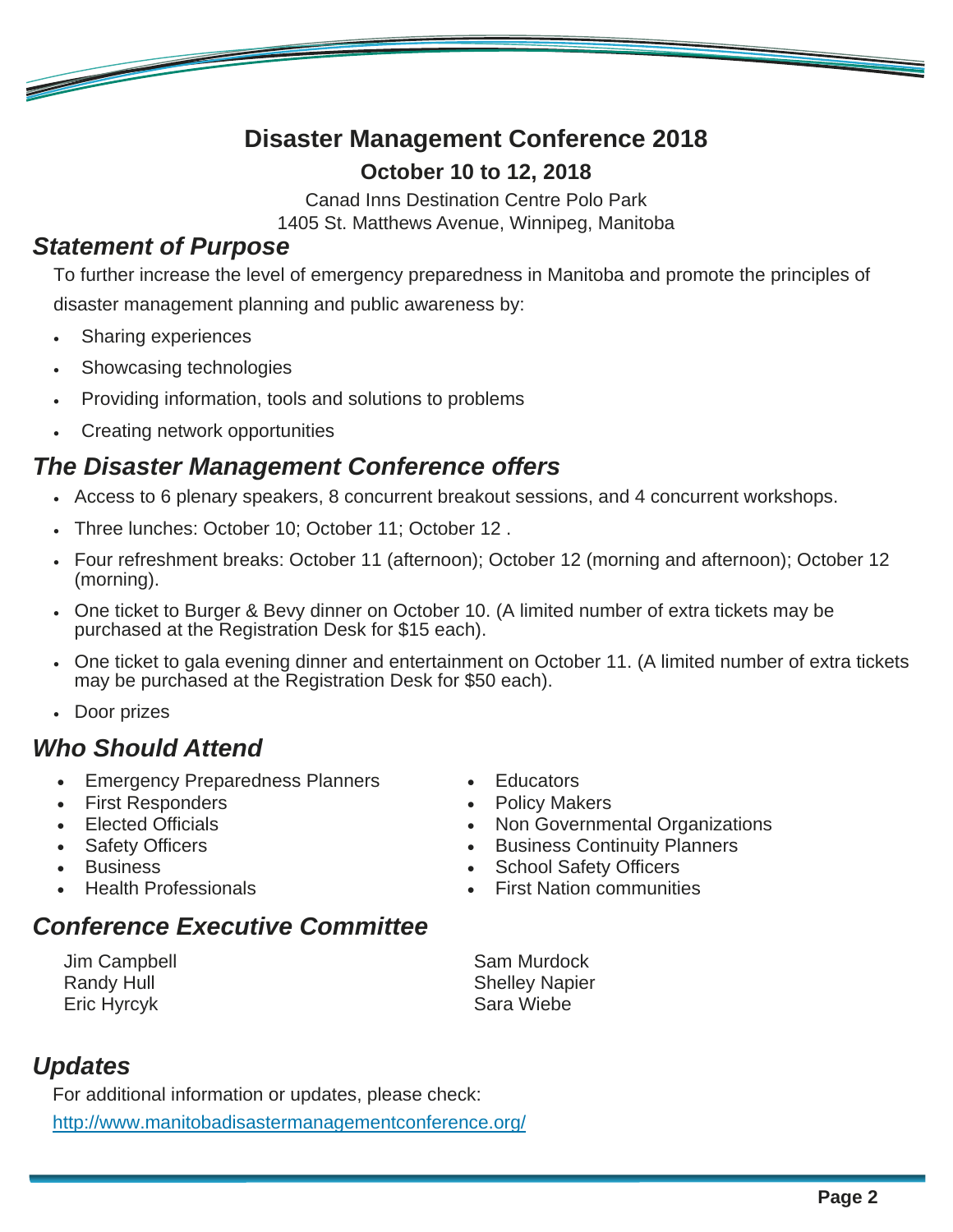### *Registration Costs per Delegate (must be paid in Canadian funds)*

**\$350** - early bird special (paid registrations must be received by **August 24, 2018**); or,

**\$400** - regular rate

**Contract Contract Contract Contract Contract Contract Contract Contract Contract Contract Contract Contract C** 

Please complete the attached registration form and **note that payment must accompany registration.**

# *Registration Policy*

Payment must be attached to the registration form in order to be processed. **You will not be fully registered until payment is received**. **Please note that we will not invoice under any circumstance** – if your organization requires an invoice in order to process payment, use the completed registration form as your invoice.

The conference makes every effort to provide a healthy, appealing menu for all meal functions. If you require a special meal or meal exceptions, please advise the Registrar when registering.

Please ensure you select your session preferences.

You will be issued a written confirmation of your paid registration. **This confirmation is your receipt**.

# *Registration Deadline*

All paid registrations must be received by **September 21, 2018**

# *Payment Method*

Payment by cash (must be paid in person) or by cheque.

Make cheques payable in Canadian funds to "**Disaster Management Conference**" . Mail registration form and payment to:

> Manitoba Disaster Management Conference PO 70044 Kenaston PO Winnipeg MB R3P 0X6

Payment by credit card can only be made if you register online, paying through PayPal (you can sign up as guest if you do not have a PayPal account). www.manitobadisastermanagementconference.org

# *Registrar Contact Information*

Contact Registrar, Sara Wiebe, by email at Registration@ManitobaDisasterManagementConference.org

#### **Disaster Management Conference 2018**

# *Cancellation / Substitution Process*

Cancellations must be requested **in writing to**  Registration@ManitobaDisasterManagementConference.org

prior to **September 21, 2018**, and will each be subject to a \$50 administration fee. **No refunds will be given after this deadline (no exceptions).**

Substitutions may be made at any time without penalty. Please notify the Registrar of the substitution as soon as possible.

# *Registration Desk*

Delegates must present themselves at the Registration Desk in order to receive their registration packages. Registration packages will be released only to the individual whose name appears on the badge (in the event that the registered delegate is unable to attend, a substitute may be made and a new nametag will be issued).

**Registered delegates, speakers and sponsors must wear their badges for access to all conference functions.** 

# *Room and Hotel Details*

A block of standard guestrooms (single to quad occupancy) have been set aside at a special rate of \$125 (plus applicable taxes) for the Disaster Management Conference 2018. To obtain this special rate, you must provide Canad Inns Destination Centre Polo Park with the **group rate #342589** at the time of booking.

Hotel Direct Phone Number: (204) 775-8791

Central Reservations Number: 1-888-332-2623

Please note the room block will be held until Sept. 9, 2018; Canad Inns Destination Centre Polo Park will still accept reservations after Sept. 9, 2018 at the special rate of \$125 (plus taxes), but it will be subject to guest room availability at the time of booking.

It is recommended that delegates reserve their rooms early as the hotel has fully booked in past conferences. In the event that Canad Inns Destination Centre Polo Park gets fully booked, the onus will be on the delegates to find an alternate hotel.

# *Parking*

Free and ample parking at the Hotel.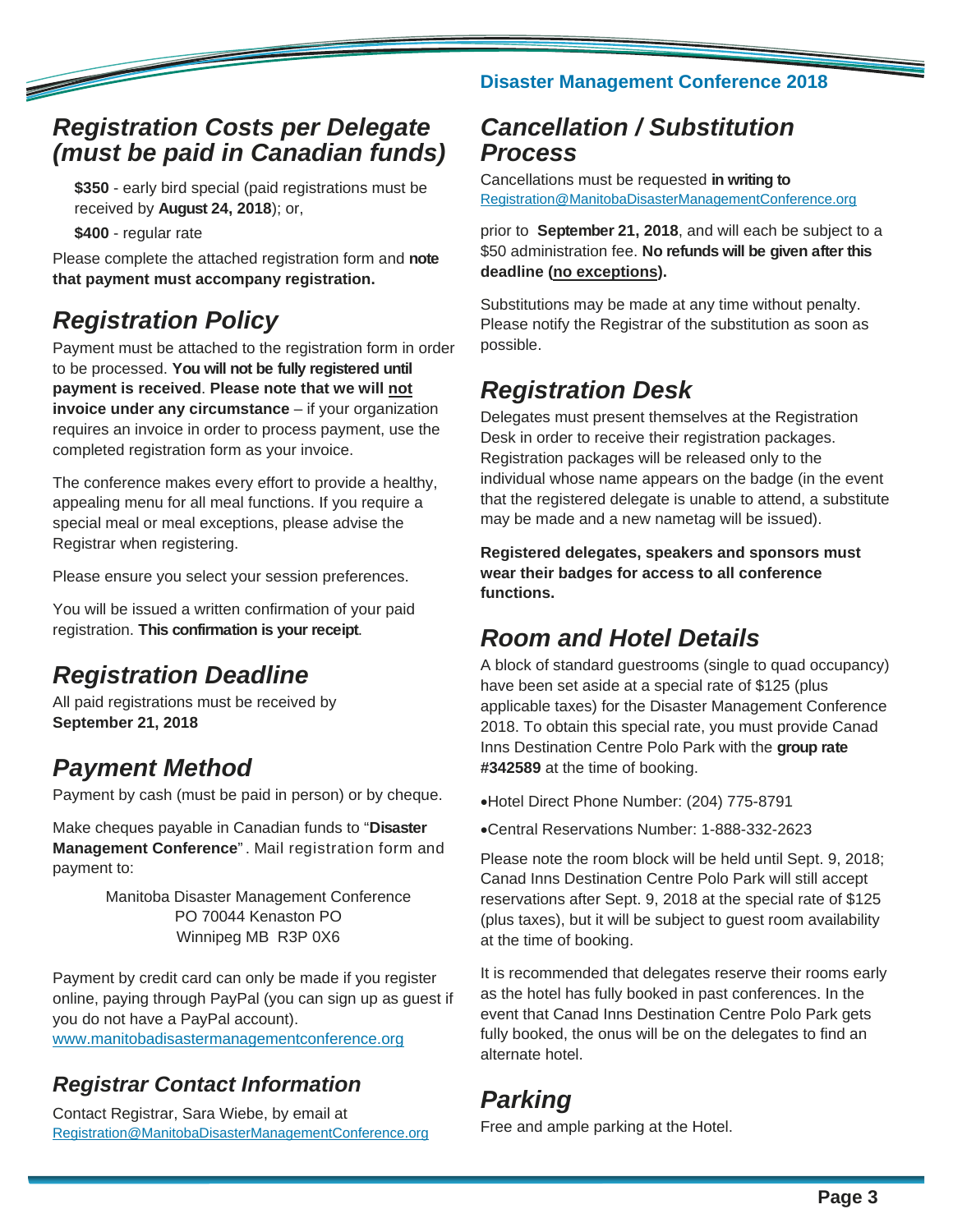**Disaster Management Conference 2018** 

# *Program Information*

**CONTRACTOR** 

#### **Wednesday, October 10, 2018 - Day One**

**8:30 am - 10:30 am Registration**

**10:30 am - 10:45 am Opening Remarks & Announcements** 

**10:45 am - 12:00 pm Humboldt Broncos Bus Crash - The Community Response and Recovery**

**Joe Day**, City Manager, City of Humboldt; **Mike Kwasnica**, Fire Chief, City of Humboldt

On the evening of April 6, 2018, an unthinkable tragedy occurred when the bus driver and 28 passengers from the Humboldt Broncos Hockey team collided with a transport truck, taking the lives of 16 of those people. Although the accident itself was approximately 170 km northeast of the City of Humboldt, the community of Humboldt immediately became the centre of worldwide attention and the focus of that traumatic event. The City Manager, the Fire Chief and other senior mangers with the City of Humboldt responded immediately on the evening of April 6th to establish an Emergency Operations Centre to respond to the need for trauma counselling and the overwhelming media attention. The City Manager and Fire Chief will provide their personal accounts and observations from that evening, the few days immediately following the accident, and the ongoing effects on the community during the weeks and months that followed.

#### **12:00 pm - 1:30 pm Lunch and Exhibitor Visits**

#### **1:30 pm - 2:30 pm Breakouts Session B**

#### **B1 Foundations that Affect Decisions: The Importance of Good Mental Health in Disaster Response**

#### **Josh Klassen**, St. John Ambulance

Common among those on the front lines of disaster and emergency response is the belief that simple will to succeed is all the mental preparation that is needed in the field. This is of course the "Achilles heel" for Type A personalities, as we all know that simply ignoring facts does not make us impervious to them, and the facts are that First Responders are more likely to develop mental health concerns due to our amount of exposure to stressful situations.

The brain is the most complex organ in your body, and the one that we rely on most in times of crisis. To prepare for disaster, we learn systems, purchase equipment, check it over, and make sure it is ready to go, but shockingly we pay little attention to the tool that conducts the usage of these tools and systems.

#### **B2 Contemporary Emergency Management Programs: Evolution or Old Wine in New Bottles**

#### **Victoria Krahn**, Manitoba Emergency Measures Organization

The objectives of this breakout session are to:

- Discuss the modernization of emergency management programs in Manitoba. Within this context, discuss the value and relevance of the Local Authorities Planning and Preparedness Regulation.
- Discuss the emergence of BCP, non-traditional emergency management issues including impacts of a changing climate, and considerations for critical infrastructure into standard emergency preparedness.
- Highlight the need to view emergency management programs in a holistic Mitigation-Preparedness-Response -Recovery paradigm and not simply as rote "emergency preparedness".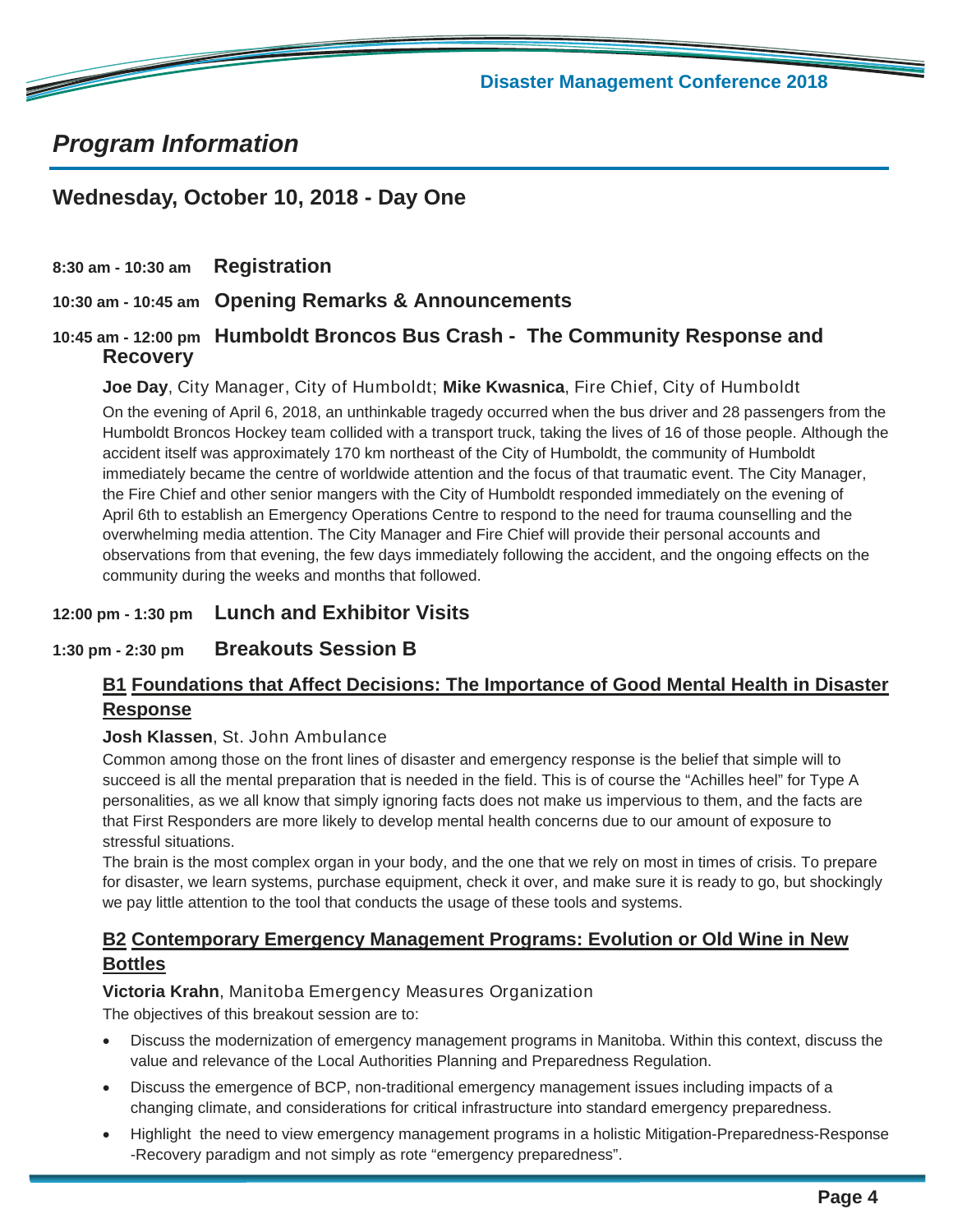

#### **1:30 pm - 2:30 pm Breakouts Session B continued**

<u>The Communication of the Communication of the Communication of the Communication of the Communication of the Communication of the Communication of the Communication of the Communication of the Communication of the Communi</u>

#### **B3 How People Came to Learn About Emergency Management - An Emergency Management Mythology**

#### **Brian Kayes**, City of Brandon; **Randy Hull**, Consultant

In order for people to come to a satisfactory understanding and belief of something, they require at least seven encounters with information. This may be through the media, through advertising, through peer reviewed journals, and through conversation with family and friends. The number seven is not as important as the variety of encounters. In this very unique session, you will once again be exposed to the subject of emergency management. Brian and Randy can confidently say that you have never been exposed like this before.

#### **B4 The Evolution of Emergency Management at Canada's National Microbiology Laboratory**

#### **Kristina Gordon**, Public Health Agency of Canada; **Dr. Theodore Kuschak**, Public Health Agency of Canada

This session will discuss how the National Microbiology Laboratory (NML) has successfully incorporated the principles of Emergency Management into their business lines. Whether NML is responding to a public health outbreak on the other side of the world, providing biological support at mass-gathering or high profile events, domestic public health emergencies, or business disruptions within the facility, the NML's Emergency Management Program has morphed scientists into responders.

Participants will find this session valuable as it highlights the fact that not all emergencies are about flooding, tornadoes or fires, and it will discuss how laboratories are incorporating emergency management structures and training to better manage their responses. This approach can be utilized in any field of study, organization or industry.

#### **2:30 pm - 3:00 pm Exhibitor Break**

#### **3:00 pm - 4:30 pm Building Cultural Competence in Emergency Management**

#### **Suzanne L. Frew,** The Frew Group

We do not see things the way they are, we see things the way we are. Shifting populations, changing social perspectives and technologies have profoundly impacted the demographic character and resilience capacity of our communities. These changes are creating tough challenges of meeting the needs of unique sub-communities within every community. It is often difficult to understand cultural contexts, how culture impacts risk decisionmaking, and how communication designs can promote understanding that leads to action and implementation. These challenges negatively impact stakeholder participation and partnership development during pre-disaster planning, puts lives at higher risk during a crisis, and reduces effective response. Not integrating culture into the decision-making process can potentially trigger communities to grow less risk tolerant and less capable of bouncing back during recovery.

Those responsible for safeguarding our communities and building long-term resilience can take important steps to create disaster risk reduction and emergency management programs, policies, protocols, and outreach that effectively serve the whole community. Developing cultural competence greatly improves our ability to become *servant leaders* – focusing on and meeting the needs of others. Innovative tools and approaches, such as using cultural profiling models and cross-cultural communication strategies can help us more effectively plan, train and exercise, and gather community input. And most importantly, cultural competence drives inclusive and sustainable community resilience.

#### **5:00 pm - 8:00 pm Burger & Bevy** (ticket provided)

Delegates are encouraged to socialize and share experiences from their communities or workplace.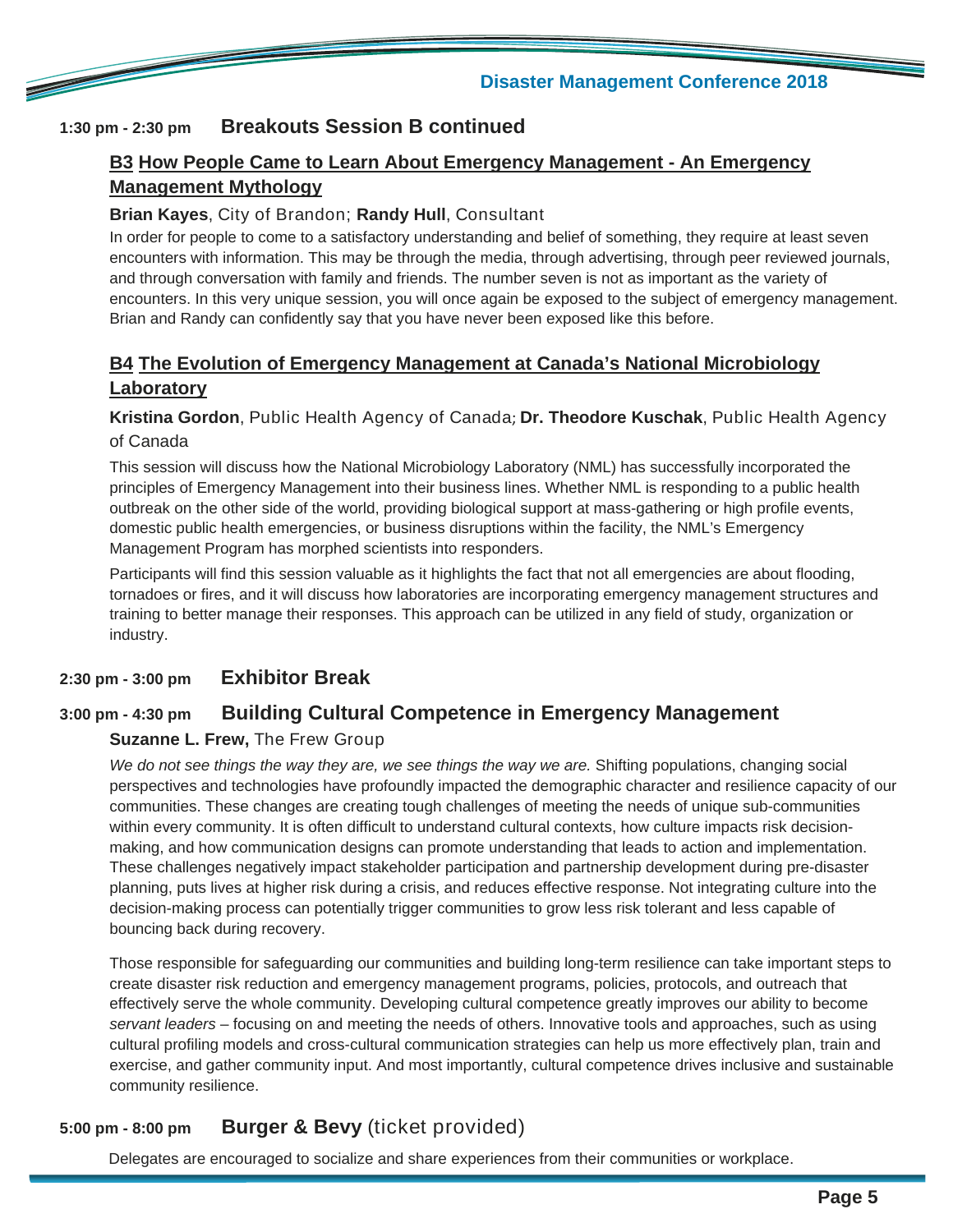### **Thursday, October 11, 2018 - Day Two**

<u>de la compa</u>

#### **8:30 am - 8:45 am Announcements and Conference Updates**

#### **8:45 am - 12:00 pm Workshops Session W (with Break from 10:00 am - 10:20 am)**

#### **W1 Winter Weather Safety and Awareness Training**

**Natalie Hasell**, Environment and Climate Change Canada Warning Preparedness Meteorologist; **Amanda Prysizney**, Environment and Climate Change Canada Decision Support Specialist

You live in Manitoba? Winter will come again! Want to learn to protect yourself from severe weather? Join Natalie and Amanda for Winter Weather Safety Awareness Training and learn about the types of weather systems that affect Manitoba, and what weather phenomena they bring to the Province. Come and find out what to expect from exposure to excessive natural cold, how to avoid it, and how to deal with cold injuries that may result. In this workshop, you will also learn about Environmental and Climate Change Canada's public warning program, and what the winter weather watches and warnings actually mean.

#### **W2 Introduction to Emergency Operations Centre - JIBC Course EMRG-1300**

#### **Kristina Gordon**, Public Health Agency of Canada

Learn about the planning and organizing of an Emergency Operations Centre (EOC) using a standard emergency response structure. This course includes the fundamental concepts for selection, design, configuration, and staffing of an EOC facility.

You will be provided all the course content and information to then be able to complete the online exam at a later date. The session is planned to be interactive with free give-aways from the Justice Institute of British Columbia (JIBC).

#### **W3 The Public Information Officer: "Hitting the Ground Running"**

#### **Trent Gervais**, The Loomex Group

Disseminating information during a crisis, using all available means, is critical to a well managed emergency. Participants will explore tools and techniques to ensure they are providing information to the public, NGOs, all levels of government and internal stakeholders.

As part of the session, participants will have the opportunity to learn how to prepare control group members for news conferences and interviews, and participate in practical mock interviews and news conferences.

The session will include the good, the bad, and the ugly of social media as it relates to tracking and finding people during a crisis, and how to use social media to your advantage.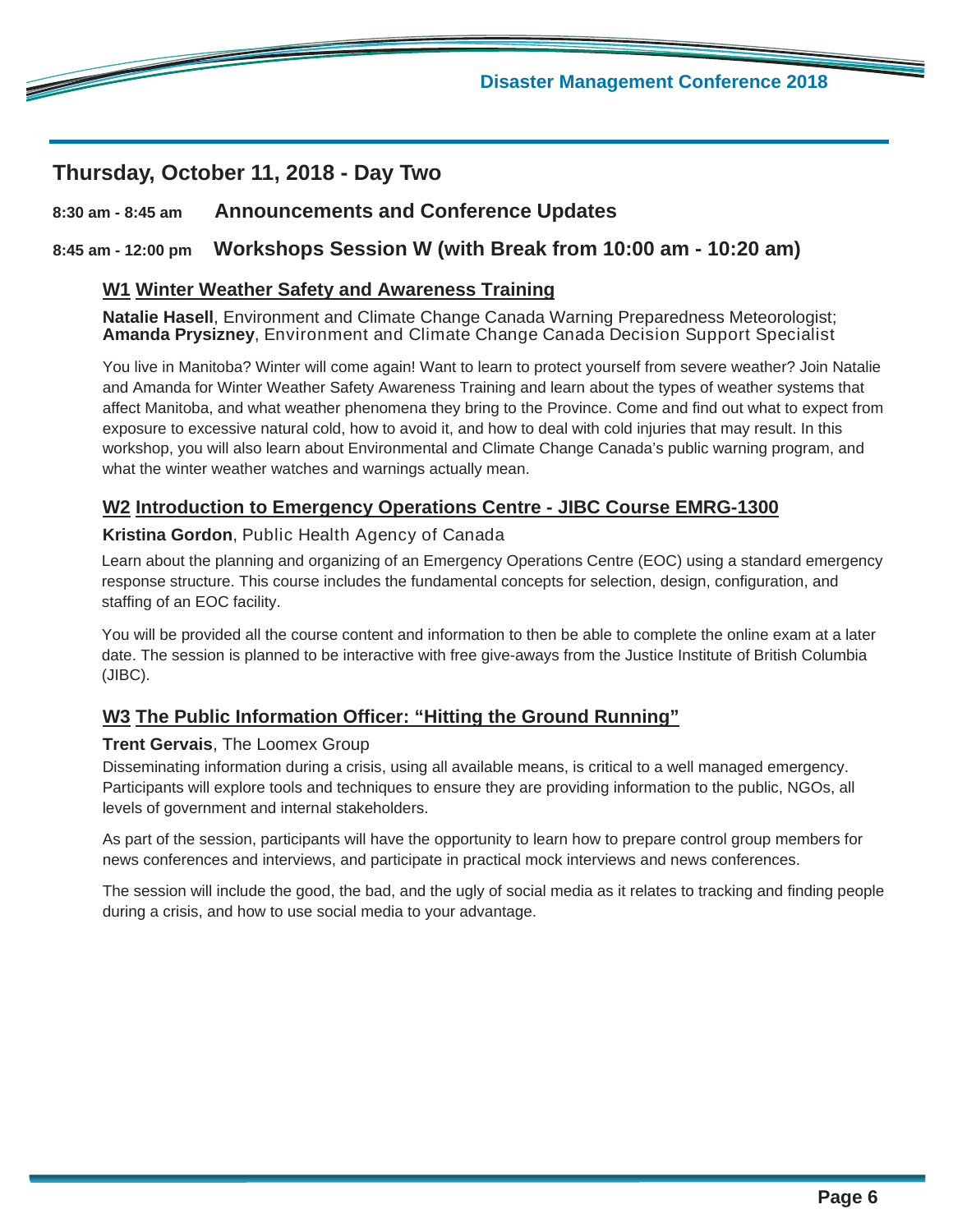

#### **8:45 am - 12:00 pm Workshops Session W continued**

#### **W4 The Why, What, and How of Psychosocial Support in Disasters: An Interactive Workshop**

#### **Toni Morris-Oswald**, Health, Seniors and Active Living; **Darlene Oshanski**, Health, Seniors and Active Living

Psychosocial support and psychosocial planning have become popular terms, yet the application of these concepts to emergency management is often seen as vague and unclear. This workshop will eliminate some of the confusion about what these terms mean. Participation in the workshop will help prepare responders, government, NGOs, and indigenous planners and leaders to better anticipate and plan for the disruption, stress, loss, and even trauma that can accompany and follow a disaster. Through interactive activities and scenarios, participants will collectively identify common types of psychosocial impacts and coping strategies. Lessons learned from previous disasters, personal experiences, and best practices in mitigating psychosocial impacts will be discussed. Participants will also be provided with information about local resources and accessing services that are intended to empower people to help themselves and minimize the long-term psychosocial effects of a disaster.

#### **12:00 pm - 1:15 pm Lunch and Exhibitor Visits**

#### **1:15 pm - 2:30 pm Facing the Future with the Tools of the Past: Opportunities to Renew Emergency Management Legislation**

#### **Jack Lindsay**, Brandon University

The safety blanket of Canada's emergency management legislation, federally and provincially, is woven from yarn first spun in 1939. Manitoba's legislation shows how the social, physical and political holes that formed over the decades have been mended with a series of patches. Has our emergency management legislation become so threadbare that it is time to stop darning and replace it with cloth from a new bolt? Jack will examine the current Manitoba legislation, in comparison to its earlier versions and to other examples from across Canada, to unravel its contents and to recommend a pattern for its future. Legislation is meant to address current issues and reflect relevant social, political and professional values. A lot has changed since 1939 and Manitoba deserves a modern legislative blanket solution.

#### **2:30 pm - 3:00 pm Exhibitor Break**

#### **3:00 pm - 4:00 pm Breakouts Session C**

#### **C1 Fire Prevention in Remote Communities, including First Nations**

#### **Shane Ferguson**, 1389 Retired Winnipeg Fire Department

House fires today leave our remote communities unprepared and unprotected due to the absence of fire safety education and training.

This does not factor in the lack of trained fire personnel and fire suppression equipment, an occurrence that is far too common in our remote and northern communities.

Bringing lifesaving fire awareness and prevention to the community, such as the importance of working smoke alarms within their homes and the proper placement of these devices. This includes education regarding the proper use and location of Carbon Monoxide alarms combined with practical exercises in developing, drawing and practicing home escape plans.

Using an interactive fire safety program for students that is age appropriate from Pre-K to Grade 8 in schools; and community discussions on the importance of fire and life safety within the home regarding cooking with fire extinguisher simulator training.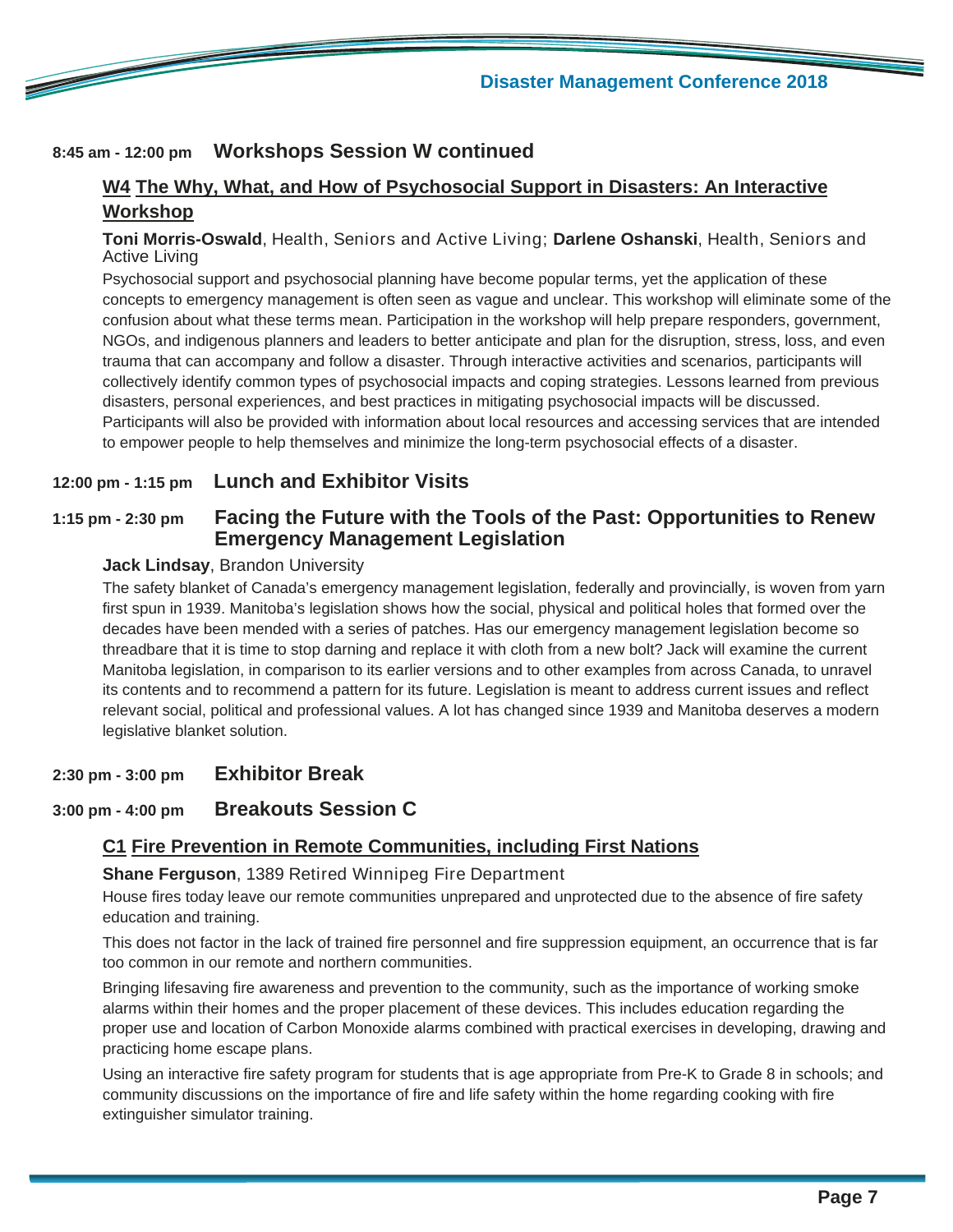

#### **3:00 pm - 4:00 pm Breakouts Session C continued**

<u>e de la compa</u>

#### **C2 The Making of a Municipal Emergency Coordinator - Manitoba Association of Municipal Emergency Coordinators**

#### **Shelley Napier**, Napier Emergency Consulting

The role of the Municipal Emergency Coordinator is ever changing with more responsibility today due to legislation and regulations. What should a community look for in a Municipal Emergency Coordinator? What does this job entail and how do we ensure they have the training, education and knowledge to handle the job? The new Municipal Emergency Coordinator's Association will be a tool for community Municipal Emergency Coordinators to gain knowledge, information, training and mentoring. This session will discuss the responsibilities placed upon Municipal Emergency Coordinators, what tools they need to do the job better, and how the new Association will play a part in this profession.

#### **C3 Storm Ready, part of Emergency Preparedness Program**

**Denis Vassart**, City of Steinbach & Rural Municipality of Hanover

This session will cover the requirements for Storm Ready certification, when and how we started in Steinbach, as well as how the program has developed over the past 10 years. Denis will also discuss how it ties in with the City's Emergency Program.

#### **C4 Individual Crisis Intervention and Peer Support**

#### **Mark Hidlebaugh**, Rural Municipality of Rockwood / Carte International

Individual crisis intervention and peer support is NOT psychotherapy; rather, it is a specialized acute emergency mental health intervention which requires specialized training. As physical first aid is to surgery, crisis intervention is to psychotherapy. Thus, crisis intervention is sometimes called "emotional first aid".

- **6:00 pm Cocktails** (cash bar)
- **6:30 pm Dinner and Door Prizes** (ticket provided)

#### **8:15 pm Special Entertainment - Comedian Pete Zedlacher**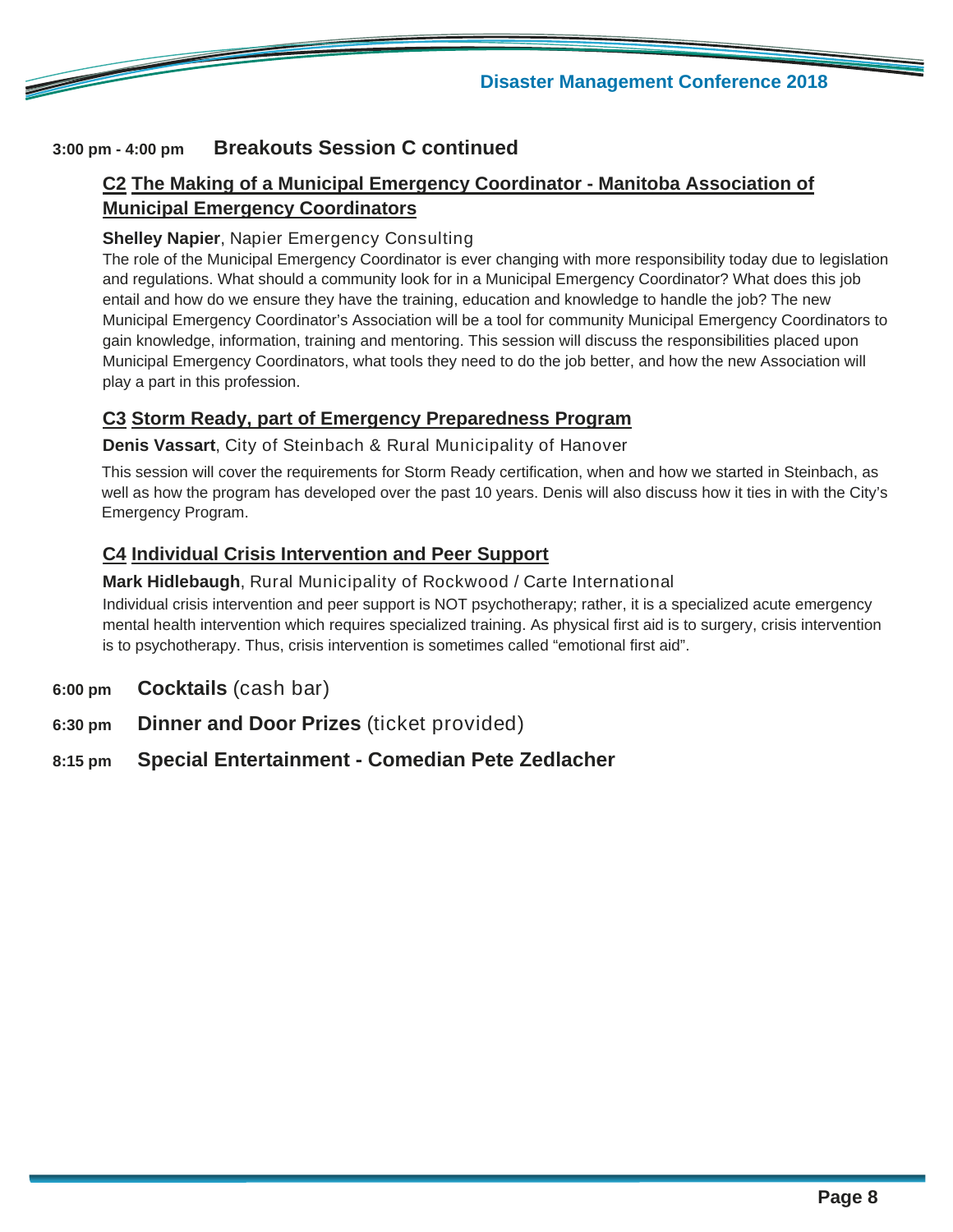#### **Friday, October 12, 2018 - Day Three**

**Contract Contract Contract Contract Contract Contract Contract Contract Contract Contract Contract Contract C** 

#### **8:45 am - 9:00 am Announcements and Conference Updates**

#### **9:00 am - 10:15 am The Role of the Public Information Officer: How to Prepare and What to Expect**

#### **Trent Gervais**, The Loomex Group

Regardless of size or magnitude of an emergency or disaster, the need for improved communications continues to be the number one lesson learned. Communicating with the public today is very complex and time consuming; social media, self-proclaimed journalists, and a younger generation that expects answers, and in a timely manner.

Trent will explore the importance of having an aggressive public information plan and well-trained Public Information Officers (PIOs). Participants will hear: how they can create public trust from the first few minutes of the disaster till the end, how to prepare others for the interview, and how to prepare and conduct a news conference. Traditionally, municipalities appoint staff who have little or no experience, as the PIO. The presentation will discuss how to provide experienced resources, when needed, to ensure public communication is timely and well received. And it will also explore social media tools that can assist responders in monitoring, tracking, and finding members of the public during a disaster.

#### **10:15 am - 10:45 am Exhibitor Break**

#### **10:45 am - 12:00 pm READYCALGARY - Building Community Resilience**

**Charles Bowerman**, CEM, ABCP, MA, Calgary Emergency Management Agency In 2013, Calgary witnessed the costliest disaster in Canadian history at that time with the Southern Alberta floods. Post-event, an independent review recommended the Calgary Emergency Management Agency (CEMA) develop an all-hazards emergency management program to promote resilience. After a year of research and development, CEMA launched its new program, **READY**CALGARY.

Starting with a discussion of resilience, the creator of this initiative will discuss how this concept formed the basis for a comprehensive program targeted to the needs and desires of its target audience. Questions addressed include: Do you need a unique program? How to start? Who to involve and when? What are some challenges in collaboration, creation and delivery? How can we measure success? Navigating these challenges requires a significant whole community collaborative effort involving key stakeholders form grassroots to federal level, community focus groups, subject matter experts, industry research and best practice. This session aims to share CEMA's experience to help others develop community resilience programs that build back better.

#### **12:00 pm - 1:00 pm Lunch**

#### **1:00 pm - 2:15 pm Emergency Management and First Nation Communities**

**Grand Chief Jerry Daniels,** Southern Chiefs' Organization Inc.; **Chief David Crate**, Fisher River Cree Nation; **Chief Garnet Woodhouse**, Pinaymootang First Nation

This session will discuss how to organize, manage and coordinate emergencies, what resources to rely on, and how to ensure First Nation communities are resilient.

#### **2:15 pm - 2:45 pm Conference Wrap-up and Evaluation**